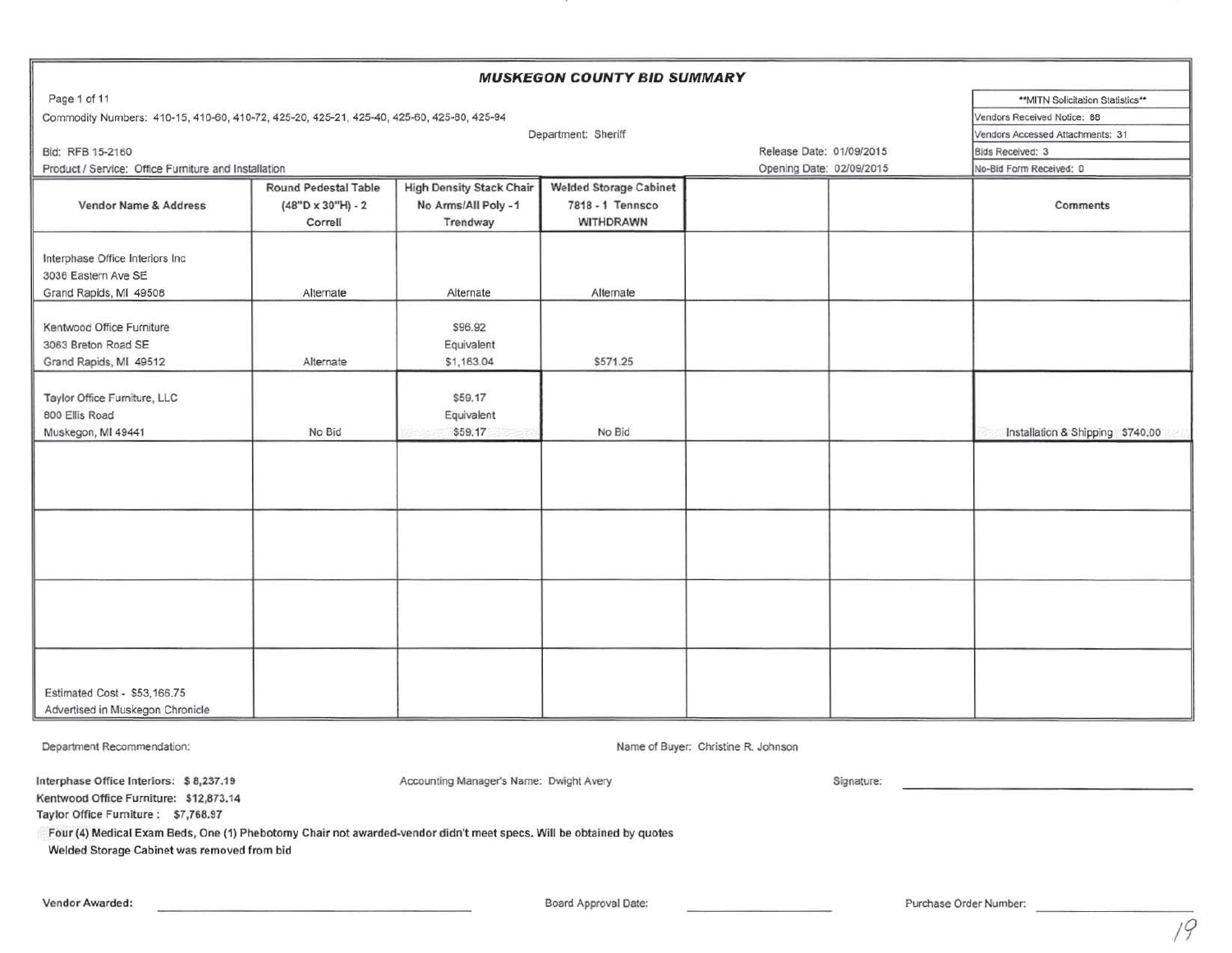| Page 2 of 11<br>Department: Sheriff<br>Release Date: 01/09/2015<br>Bid: RFB 15-2160<br>Product / Service: Office Furniture and Installation<br>Opening Date: 02/09/2015<br><b>Welded Storage Cabinet</b><br><b>High Density Stack Chair</b><br>Round Pedestal Table<br>$(48"D \times 30"H) - 2$<br>No Arms/All Poly - 12<br>$7818 - 1$<br>Vendor Name & Address<br>Comments | <b>MUSKEGON COUNTY BID SUMMARY</b> |         |          |         |  |  |  |  |
|-----------------------------------------------------------------------------------------------------------------------------------------------------------------------------------------------------------------------------------------------------------------------------------------------------------------------------------------------------------------------------|------------------------------------|---------|----------|---------|--|--|--|--|
|                                                                                                                                                                                                                                                                                                                                                                             |                                    |         |          |         |  |  |  |  |
|                                                                                                                                                                                                                                                                                                                                                                             |                                    |         |          |         |  |  |  |  |
|                                                                                                                                                                                                                                                                                                                                                                             |                                    |         |          |         |  |  |  |  |
|                                                                                                                                                                                                                                                                                                                                                                             |                                    |         |          |         |  |  |  |  |
|                                                                                                                                                                                                                                                                                                                                                                             |                                    |         |          |         |  |  |  |  |
|                                                                                                                                                                                                                                                                                                                                                                             |                                    |         |          |         |  |  |  |  |
|                                                                                                                                                                                                                                                                                                                                                                             |                                    | Correll | Trendway | Tennsco |  |  |  |  |
|                                                                                                                                                                                                                                                                                                                                                                             |                                    |         |          |         |  |  |  |  |
| \$78.15<br>Interphase Office Interiors Inc<br>\$567.55                                                                                                                                                                                                                                                                                                                      |                                    |         |          |         |  |  |  |  |
| 3036 Eastern Ave SE<br>Equivalent<br>Equivalent                                                                                                                                                                                                                                                                                                                             |                                    |         |          |         |  |  |  |  |
| \$937.80<br>\$392.60<br>\$1,135.10<br>Grand Rapids, MI 49508                                                                                                                                                                                                                                                                                                                |                                    |         |          |         |  |  |  |  |
| Kentwood Office Furniture<br>\$374.07                                                                                                                                                                                                                                                                                                                                       |                                    |         |          |         |  |  |  |  |
| Equivalent<br>3063 Breton Road SE                                                                                                                                                                                                                                                                                                                                           |                                    |         |          |         |  |  |  |  |
| No Alternate<br>\$748.14<br>No Alternate<br>Grand Rapids, MI 49512                                                                                                                                                                                                                                                                                                          |                                    |         |          |         |  |  |  |  |
|                                                                                                                                                                                                                                                                                                                                                                             |                                    |         |          |         |  |  |  |  |
| Taylor Office Furniture, LLC                                                                                                                                                                                                                                                                                                                                                |                                    |         |          |         |  |  |  |  |
| 800 Ellis Road                                                                                                                                                                                                                                                                                                                                                              |                                    |         |          |         |  |  |  |  |
| No Alternate<br>No Alternate<br>No Alternate<br>Muskegon, MI 49441                                                                                                                                                                                                                                                                                                          |                                    |         |          |         |  |  |  |  |
|                                                                                                                                                                                                                                                                                                                                                                             |                                    |         |          |         |  |  |  |  |
|                                                                                                                                                                                                                                                                                                                                                                             |                                    |         |          |         |  |  |  |  |
|                                                                                                                                                                                                                                                                                                                                                                             |                                    |         |          |         |  |  |  |  |
|                                                                                                                                                                                                                                                                                                                                                                             |                                    |         |          |         |  |  |  |  |
|                                                                                                                                                                                                                                                                                                                                                                             |                                    |         |          |         |  |  |  |  |
|                                                                                                                                                                                                                                                                                                                                                                             |                                    |         |          |         |  |  |  |  |
|                                                                                                                                                                                                                                                                                                                                                                             |                                    |         |          |         |  |  |  |  |
|                                                                                                                                                                                                                                                                                                                                                                             |                                    |         |          |         |  |  |  |  |
|                                                                                                                                                                                                                                                                                                                                                                             |                                    |         |          |         |  |  |  |  |
|                                                                                                                                                                                                                                                                                                                                                                             |                                    |         |          |         |  |  |  |  |
|                                                                                                                                                                                                                                                                                                                                                                             |                                    |         |          |         |  |  |  |  |
|                                                                                                                                                                                                                                                                                                                                                                             |                                    |         |          |         |  |  |  |  |
|                                                                                                                                                                                                                                                                                                                                                                             |                                    |         |          |         |  |  |  |  |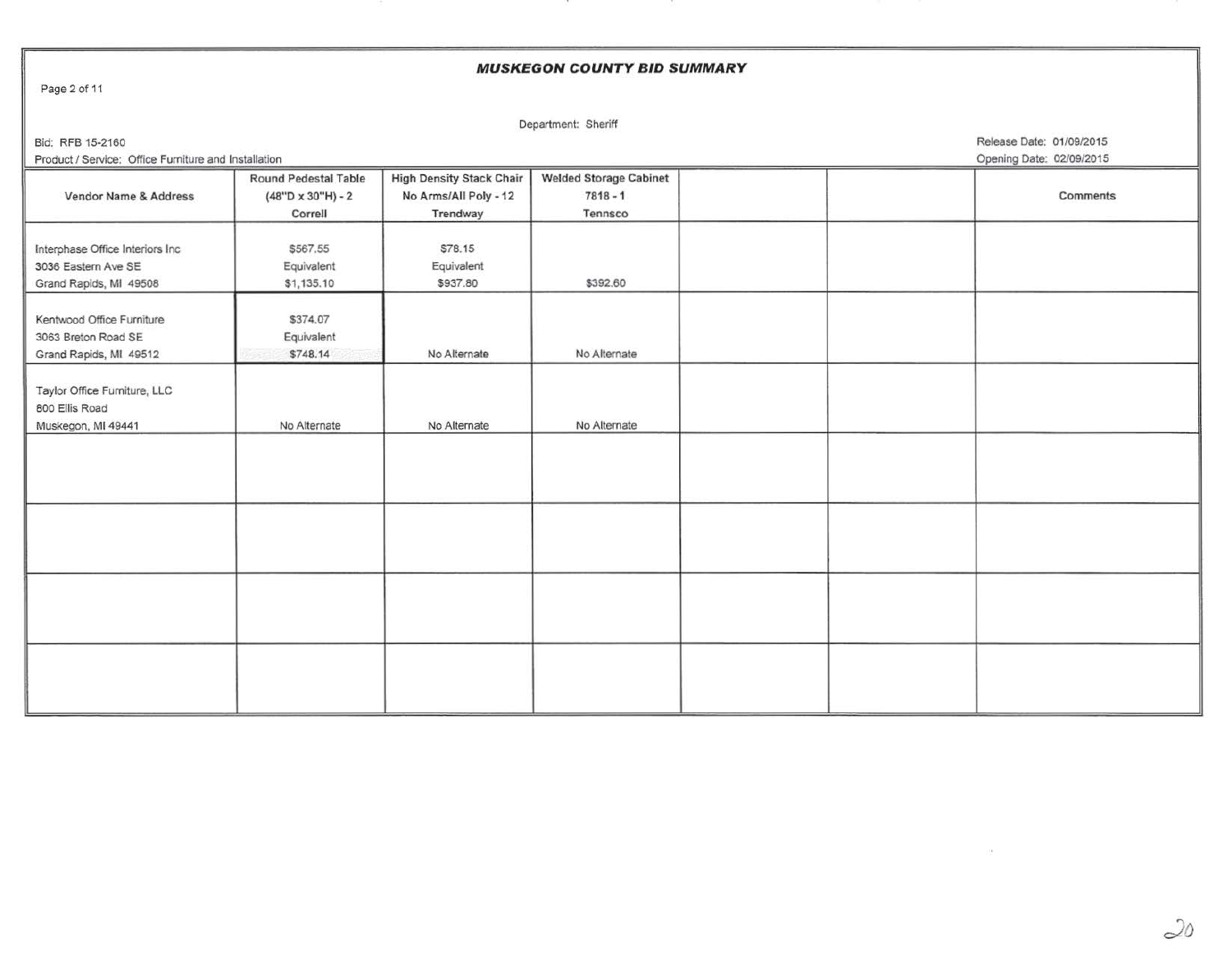| <b>MUSKEGON COUNTY BID SUMMARY</b>                                                        |                          |                     |  |  |  |                          |  |  |  |
|-------------------------------------------------------------------------------------------|--------------------------|---------------------|--|--|--|--------------------------|--|--|--|
| Page 3 of 11                                                                              |                          |                     |  |  |  |                          |  |  |  |
| Commodity Numbers: 410-15, 410-60, 410-72, 425-20, 425-21, 425-40, 425-60, 425-80, 425-94 |                          |                     |  |  |  |                          |  |  |  |
|                                                                                           | Department: Sheriff      |                     |  |  |  |                          |  |  |  |
| Bid: RFB 15-2160                                                                          | Release Date: 01/09/2015 |                     |  |  |  |                          |  |  |  |
| Product / Service: Office Furniture and Installation                                      |                          |                     |  |  |  | Opening Date: 02/09/2015 |  |  |  |
|                                                                                           | <b>Beam Seating</b>      | <b>Beam Seating</b> |  |  |  |                          |  |  |  |
| Vendor Name & Address                                                                     | 3 Seats/1 Table - 1      | $3$ Seats - $6$     |  |  |  | Comments                 |  |  |  |
|                                                                                           | Trendway-Jet Tandem      | Trendway-Jet Tandem |  |  |  |                          |  |  |  |
|                                                                                           |                          |                     |  |  |  |                          |  |  |  |
| Interphase Office Interiors Inc                                                           |                          |                     |  |  |  |                          |  |  |  |
| 3036 Eastern Ave SE                                                                       |                          |                     |  |  |  |                          |  |  |  |
| Grand Rapids, MI 49508                                                                    | No Bid                   | No Bid              |  |  |  |                          |  |  |  |
|                                                                                           |                          |                     |  |  |  |                          |  |  |  |
| Kentwood Office Furniture                                                                 |                          | \$707.63            |  |  |  |                          |  |  |  |
| 3063 Breton Road SE                                                                       |                          | Equivalent          |  |  |  |                          |  |  |  |
| Grand Rapids, MI 49512                                                                    | \$930.15                 | \$4,953.41          |  |  |  |                          |  |  |  |
|                                                                                           |                          |                     |  |  |  |                          |  |  |  |
| Taylor Office Furniture, LLC                                                              |                          | \$550.74            |  |  |  |                          |  |  |  |
| 800 Ellis Road                                                                            |                          | Equivalent          |  |  |  |                          |  |  |  |
| Muskegon, MI 49441                                                                        | \$731.34                 | \$3,304.44          |  |  |  |                          |  |  |  |
|                                                                                           |                          |                     |  |  |  |                          |  |  |  |
|                                                                                           |                          |                     |  |  |  |                          |  |  |  |
|                                                                                           |                          |                     |  |  |  |                          |  |  |  |
|                                                                                           |                          |                     |  |  |  |                          |  |  |  |
|                                                                                           |                          |                     |  |  |  |                          |  |  |  |
|                                                                                           |                          |                     |  |  |  |                          |  |  |  |
|                                                                                           |                          |                     |  |  |  |                          |  |  |  |
|                                                                                           |                          |                     |  |  |  |                          |  |  |  |
|                                                                                           |                          |                     |  |  |  |                          |  |  |  |
|                                                                                           |                          |                     |  |  |  |                          |  |  |  |
|                                                                                           |                          |                     |  |  |  |                          |  |  |  |
|                                                                                           |                          |                     |  |  |  |                          |  |  |  |
|                                                                                           |                          |                     |  |  |  |                          |  |  |  |
|                                                                                           |                          |                     |  |  |  |                          |  |  |  |
|                                                                                           |                          |                     |  |  |  |                          |  |  |  |

 $\dot{\mathcal{Z}}$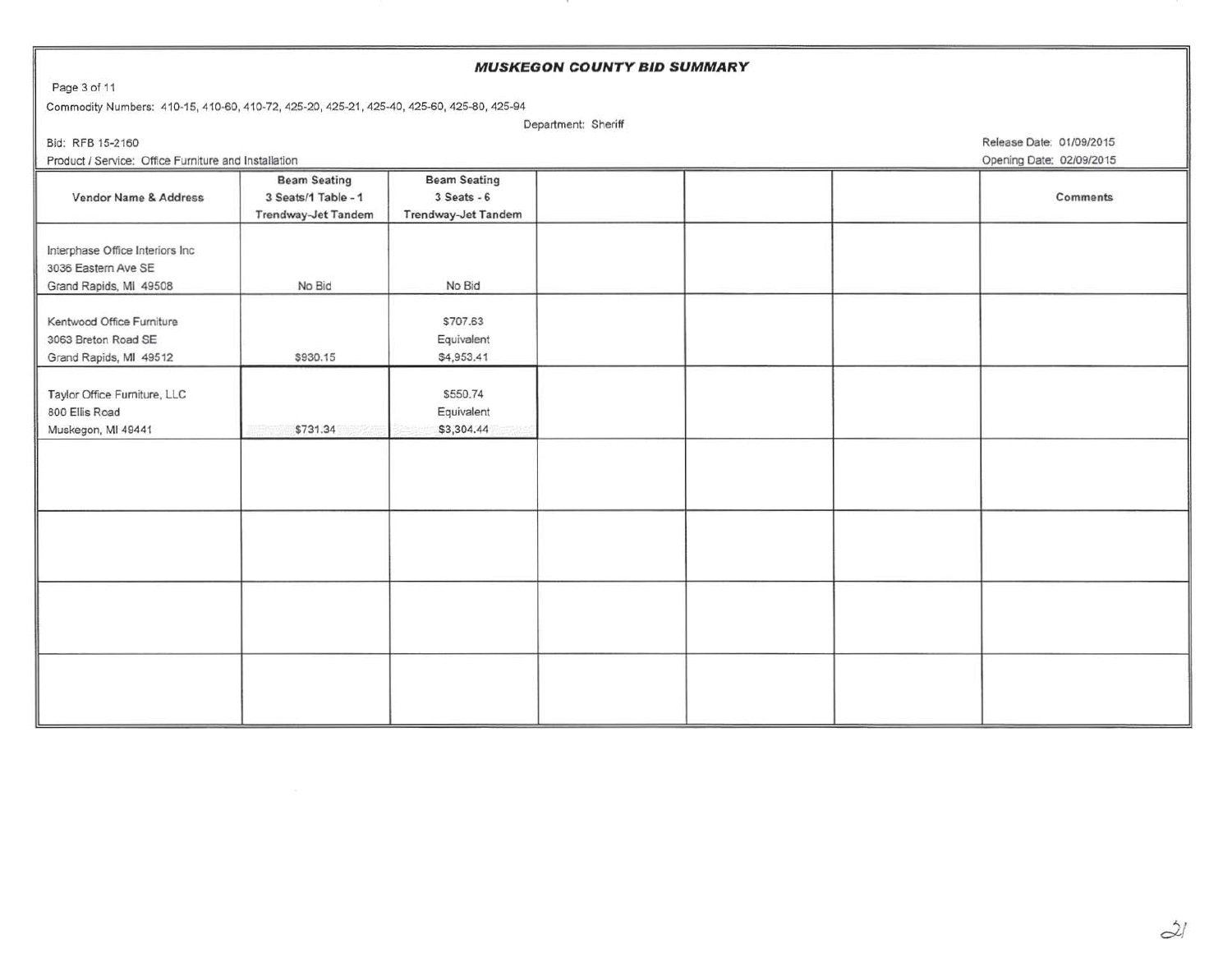# **MUSKEGON COUNTY BID SUMMARY**  Page 4 of 11 Commodity Numbers: 410-15, 410-60, 410-72, 425-20, 425-21, 425-40, 425-60, 425-80, 425-94 Department: Sheriff Bid: RFB 15-2160 Release Date: 01/09/2015 Product I Service: Office Furniture and Installation Opening Date: 02/09/2015 Medical Exam w/Stirrup | Rolling Stl-No Back/Arms | Phlebotomy Ch-Bariatric Vendor Name & Address Tilt Option 204-002 - 4 3431BL - 4 8690 - 1 8690 - 1 Comments MidMark Rotter 204 Safco UMF Medical Interphase Office Interiors Inc \$202.95 3036 Eastern Ave SE **Equivalent** Grand Rapids, MI 49508 No Bid **No Bid** \$811.80 No Bid **No Bid** \$811.80 Kentwood Office Furniture **\$215.06** \$215.06 3063 Breton Road SE **Equivalent Equivalent** Grand Rapids, MI 49512 **Alternate Alternate \$860.24** Alternate Taylor Office Furniture, LLC 800 Ellis Road Muskegon, Ml 49441 No Bid No Bid No Bid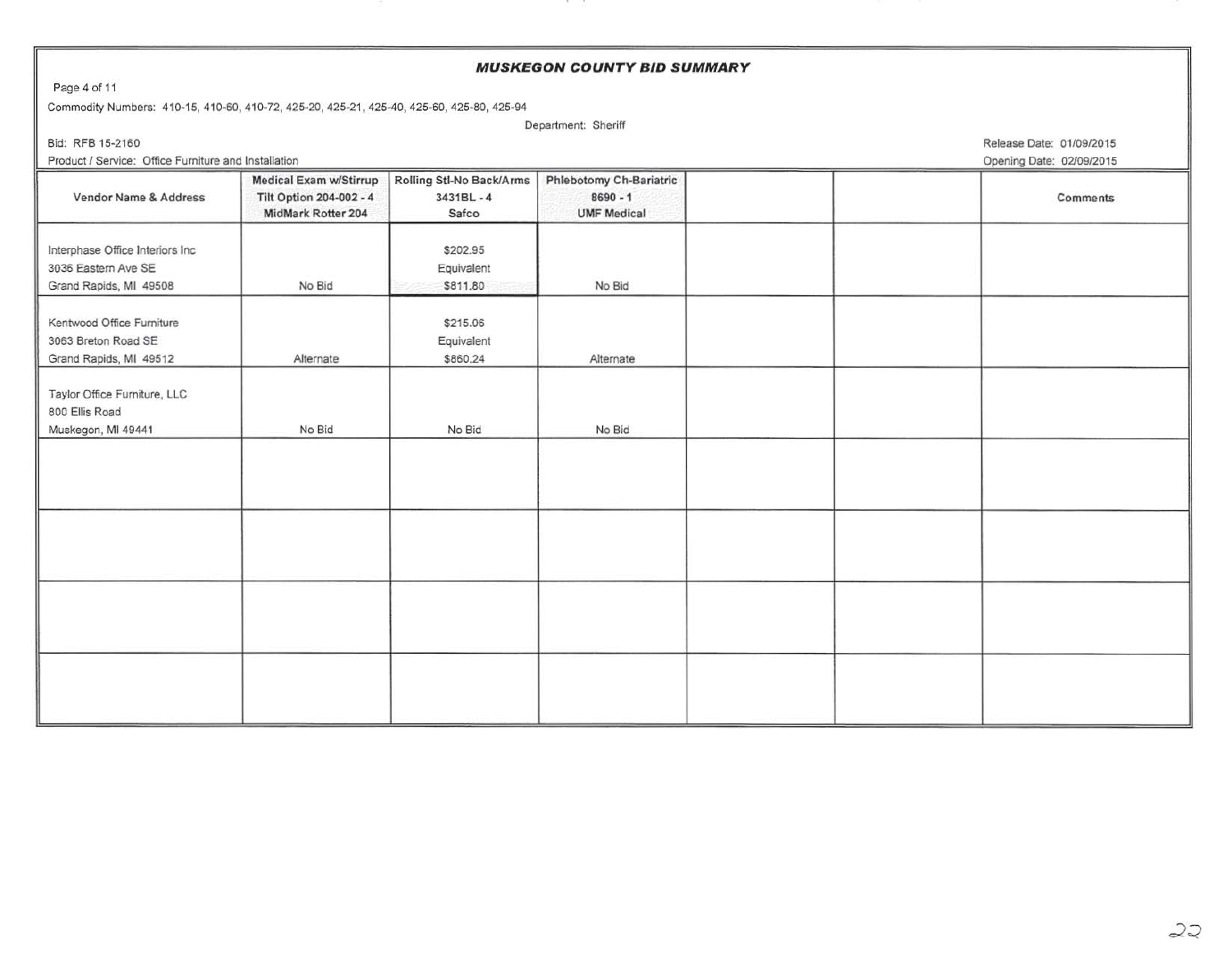# **MUSKEGON COUNTY BID SUMMARY**  Page 5 of 11 Commodity Numbers: 410-15, 410-60, 410-72, 425-20, 425-21, 425-40, 425-60, 425-80, 425-94 Department: Sheriff Bid: RFB 15-2160 Release Date: 01/09/2015 Product I Service: Office Furniture and Installation Opening Date: 02/09/2015 Medical Exam w/Stirrup Rolling Stl-No Back/Arms Phlebotomy Ch-Bariatric Vendor Name & Address Tilt Option 204-002 - 4 3431BL - 4 8690 - 1 8690 - 1 MidMark Rotter 204 Safco UMF Medical Interphase Office Interiors Inc 3036 Eastern Ave SE Grand Rapids, MI 49508 | No Bid | No Alternate | No Bid DOES NOT MEET SPECS **DOES NOT MEET SPECS** Kentwood Office Furniture \$1,996.50 3063 Breton Road SE Equivalent Grand Rapids, MI 49512 **67,986.00** No Alternate \$1,034.19 Taylor Office Furniture, LLC 800 Ellis Road Muskegon, Ml 49441 No Alternate No Alternate No Alternate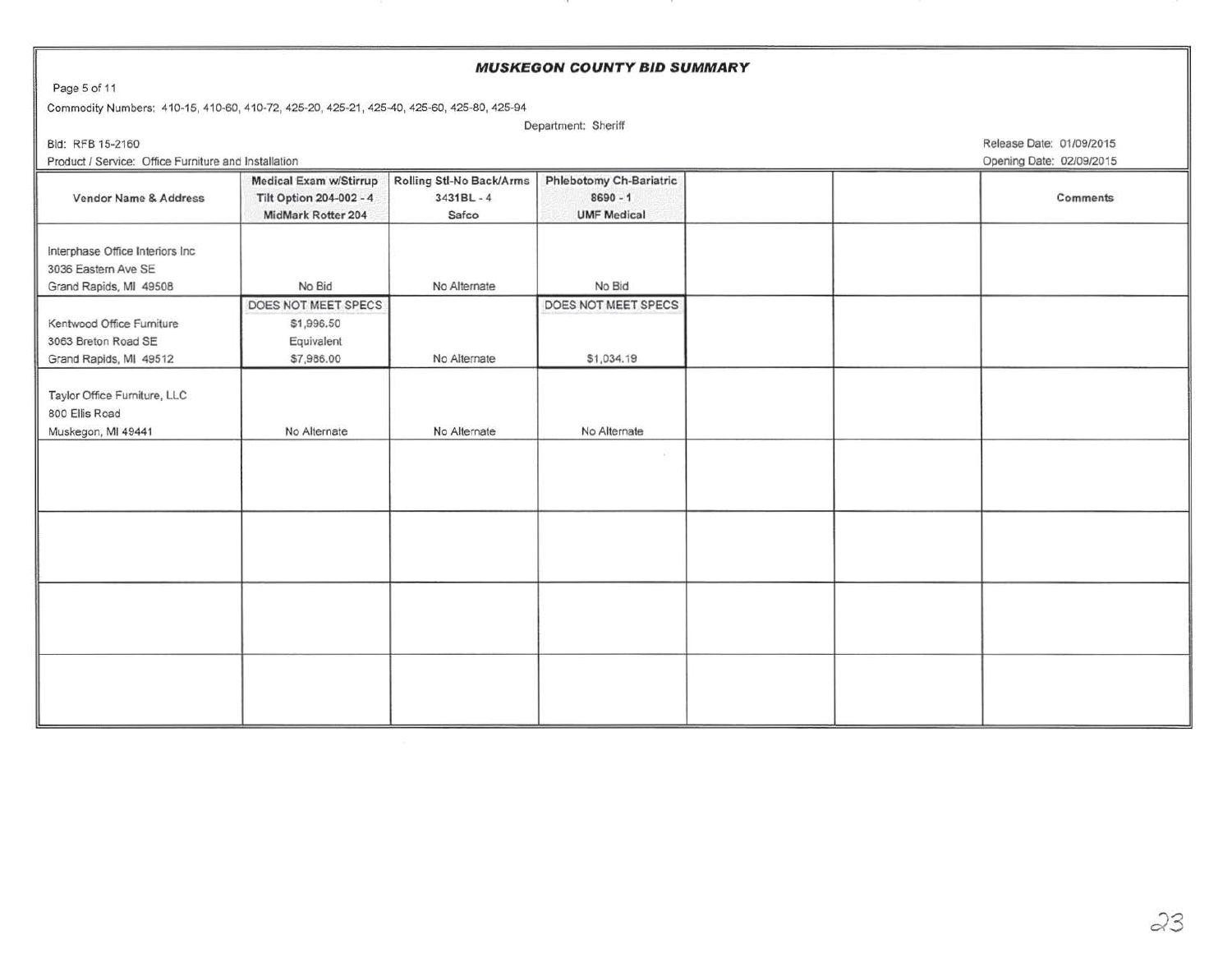| <b>MUSKEGON COUNTY BID SUMMARY</b>                                                        |                                                        |                                                       |                                                       |  |  |                          |  |  |  |
|-------------------------------------------------------------------------------------------|--------------------------------------------------------|-------------------------------------------------------|-------------------------------------------------------|--|--|--------------------------|--|--|--|
| Page 6 of 11                                                                              |                                                        |                                                       |                                                       |  |  |                          |  |  |  |
| Commodity Numbers: 410-15, 410-60, 410-72, 425-20, 425-21, 425-40, 425-60, 425-80, 425-94 |                                                        |                                                       |                                                       |  |  |                          |  |  |  |
|                                                                                           | Department: Sheriff                                    |                                                       |                                                       |  |  |                          |  |  |  |
| Bid: RFB 15-2160                                                                          |                                                        | Release Date: 01/09/2015                              |                                                       |  |  |                          |  |  |  |
| Product / Service: Office Furniture and Installation                                      |                                                        |                                                       |                                                       |  |  | Opening Date: 02/09/2015 |  |  |  |
| Vendor Name & Address                                                                     | Medium Wastepaper<br>Basket (28 Qt) - 27<br>Rubbermaid | Large Wastepaper<br>Basket (13 Gal) - 1<br>Rubbermaid | Large Wastepaper<br>Basket (23 Gal) - 7<br>Rubbermaid |  |  | Comments                 |  |  |  |
| Interphase Office Interiors Inc<br>3036 Eastern Ave SE<br>Grand Rapids, MI 49508          | \$11.50<br>Equivalent<br>\$310.50                      | \$22.50                                               | \$68,00<br>Equivalent<br>\$476.00                     |  |  |                          |  |  |  |
| Kentwood Office Furniture<br>3063 Breton Road SE<br>Grand Rapids, MI 49512                | No Bid                                                 | No Bid                                                | No Bid                                                |  |  |                          |  |  |  |
| Taylor Office Furniture, LLC<br>800 Ellis Road<br>Muskegon, MI 49441                      | No Bid                                                 | No Bid                                                | No Bid                                                |  |  |                          |  |  |  |
|                                                                                           |                                                        |                                                       |                                                       |  |  |                          |  |  |  |
|                                                                                           |                                                        |                                                       |                                                       |  |  |                          |  |  |  |
|                                                                                           |                                                        |                                                       |                                                       |  |  |                          |  |  |  |
|                                                                                           |                                                        |                                                       |                                                       |  |  |                          |  |  |  |

**A**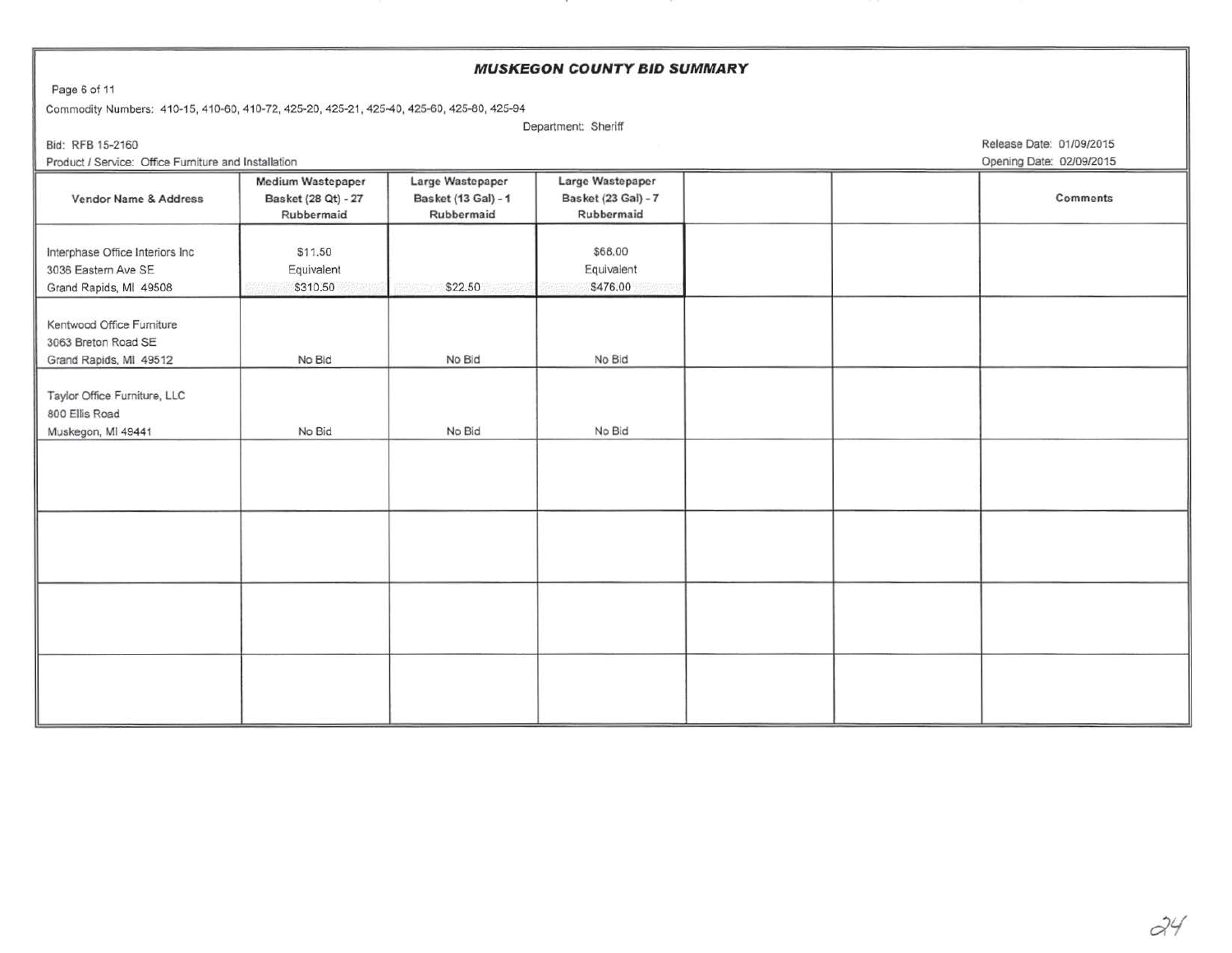## Page 7 of 11 Commodity Numbers: 410-15, 410-60, 410-72, 425-20, 425-21, 425-40, 425-60, 425-80, 425-94 Department: Sheriff Bid: RFB 15-2160 Release Date: 01/09/2015 Product I Service: Office Furniture and Installation Opening Date: 0210912015 FreeStd Dsk w/Half Panl PreeStd Dsk w/Half Panl FreeStd Dsk w/Half Panl Floor Supported 4 Drawer 4-Drawer 4-Drawer 4-Drawer 4-Drawer 4-Drawer 4-Drawer 4-Drawer 4-Drawer 4-Drawer 4-Drawer 4-Drawer 4-Drawer 4-Drawer 4-Drawer Vendor Name & Address (60"Wx30"D x 29"H) - 1 (66"Wx30"D x 29"H) - 1 (72"Wx30"D x 29"H) - 1 Pencil Tray - 3 Pedestal - 4 Vertical File - 2 Lateral File - 1 Comments Trendway-Choices Trendway-Choices Trendway-Choices Trendway-Choices Trendway-Pack Trendway-Pack Trendway-Pack Interphase Office Interiors Inc 3036 Eastern Ave SE Grand Rapids, MI 49508 Alternate Alternate Alternate Alternate Alternate Alternate Alternate Alternate Alternate Alternate Alternate Kentwood Office Furniture **\$230.33** \$557.95 3063 Breton Road SE Equivalent Equivalent Equivalent Grand Rapids, MI 49512 **\$395.69** \$344.01 \$444.01 \$449.51 \$93.39 \$921.32 \$1,115.90 \$813.41 Taylor Office Furniture, LLC \$14.21 \$14.21 \$159.44 \$398.30 800 Ellis Road **Equivalent Equivalent Equivalent** Equivalent Equivalent Equivalent Equivalent Equivalent Equivalent Muskegon, MI 49441 \$267.69 \$302.51 \$300.53 \$306.53 \$42.63 \$637.76 \$796.60 \$796.60 \$580.30

**MUSKEGON COUNTY BID SUMMARY**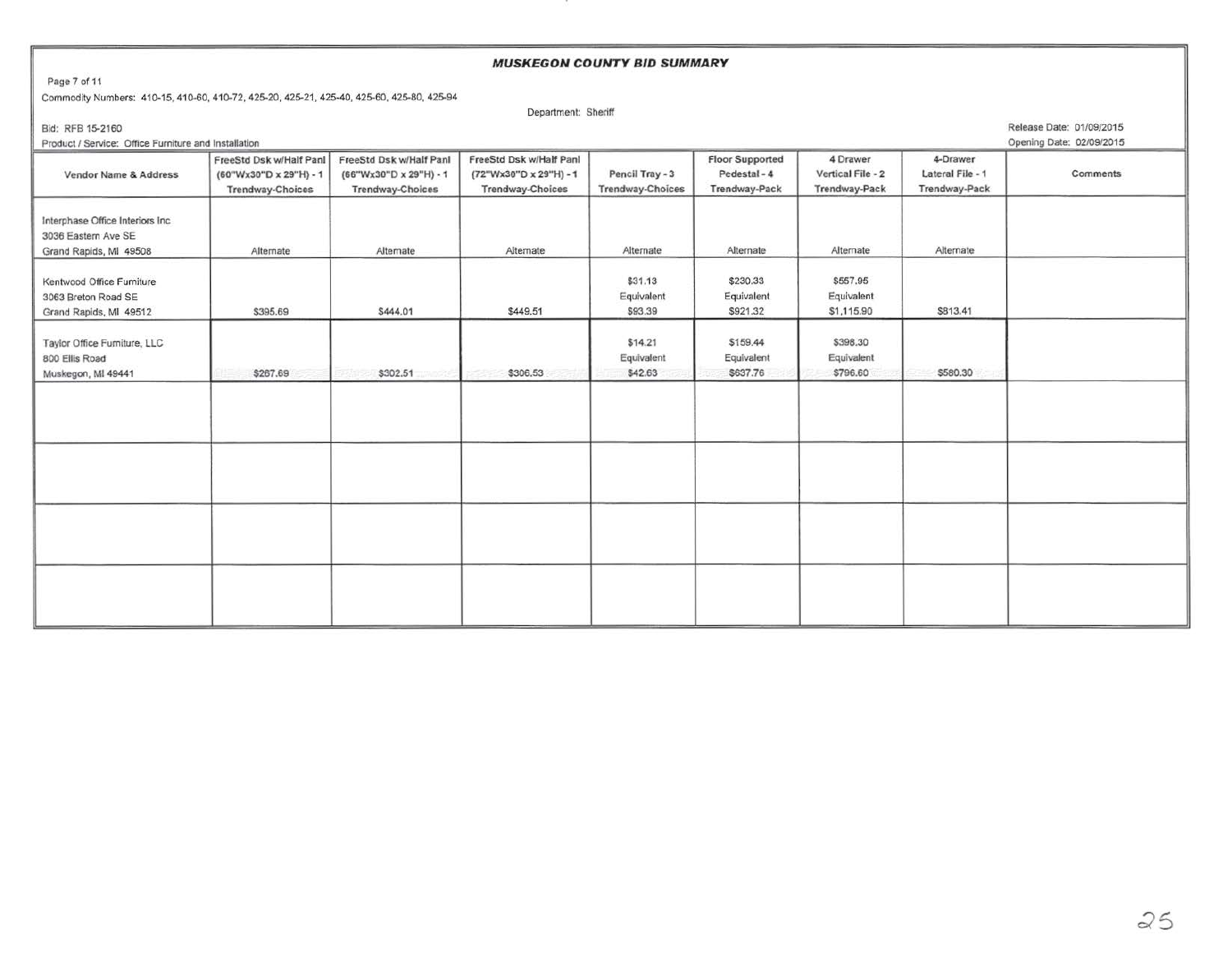#### **MUSKEGON COUNTY BID SUMMARY**

Page 8 of 11

#### Commodity Numbers: 410-15, 410-60, 410-72, 425-20, 425-21, 425-40, 425-60, 425-80, 425-94

Department: Sheriff

Bid: RFB 15-2160 Release Date: 01/09/2015

Product I Service: Office Furniture and Installation Opening Date: 0210912015

|                                                                                  |                                                                              |                                                                              |                                                                       |                                            |                                                         |                                                |                                               | as he was as the company of the company of the company of the company of the company of the company of the company of the company of the company of the company of the company of the company of the company of the company of |
|----------------------------------------------------------------------------------|------------------------------------------------------------------------------|------------------------------------------------------------------------------|-----------------------------------------------------------------------|--------------------------------------------|---------------------------------------------------------|------------------------------------------------|-----------------------------------------------|--------------------------------------------------------------------------------------------------------------------------------------------------------------------------------------------------------------------------------|
| <b>Vendor Name &amp; Address</b>                                                 | FreeStd Dsk w/Half Panl<br>(60"Wx30"D x 29"H) - 1<br><b>Trendway-Choices</b> | FreeStd Dsk w/Half Panl<br>(66"Wx30"D x 29"H) - 1<br><b>Trendway-Choices</b> | FreeStd Dsk w/Half Panl<br>(72"Wx30"D x 29"H) - 1<br>Trendway-Choices | Pencil Tray - 3<br><b>Trendway-Choices</b> | <b>Floor Supported</b><br>Pedestal - 4<br>Trendway-Pack | 4 Drawer<br>Vertical File - 2<br>Trendway-Pack | 4-Drawer<br>Lateral File - 1<br>Trendway-Pack | Comments                                                                                                                                                                                                                       |
| Interphase Office Interiors Inc<br>3036 Eastern Ave SE<br>Grand Rapids, MI 49508 | \$418.67                                                                     | \$510.52                                                                     | \$437.92                                                              | \$19.47<br>Equivalent<br>\$58,41           | \$171.10<br>Equivalent<br>\$684.40                      | \$251.79<br>Equivalent<br>\$503.58             | \$489.62                                      |                                                                                                                                                                                                                                |
| Kentwood Office Furniture<br>3063 Breton Road SE<br>Grand Rapids, MI 49512       | No Alternate                                                                 | No Alternate                                                                 | No Alternate                                                          | No Alternate                               | No Alternate                                            | No Alternate                                   | No Alternate                                  |                                                                                                                                                                                                                                |
| Taylor Office Furniture, LLC<br>800 Ellis Road<br>Muskegon, MI 49441             | No Alternate                                                                 | No Alternate                                                                 | No Alternate                                                          | No Alternate                               | No Alternate                                            | No Alternate                                   | No Alternate                                  |                                                                                                                                                                                                                                |
| $\overline{\phantom{a}}$                                                         |                                                                              |                                                                              |                                                                       |                                            |                                                         |                                                |                                               |                                                                                                                                                                                                                                |
|                                                                                  |                                                                              |                                                                              |                                                                       |                                            |                                                         |                                                |                                               |                                                                                                                                                                                                                                |
|                                                                                  |                                                                              |                                                                              |                                                                       |                                            |                                                         |                                                |                                               |                                                                                                                                                                                                                                |
|                                                                                  |                                                                              |                                                                              |                                                                       |                                            |                                                         |                                                |                                               |                                                                                                                                                                                                                                |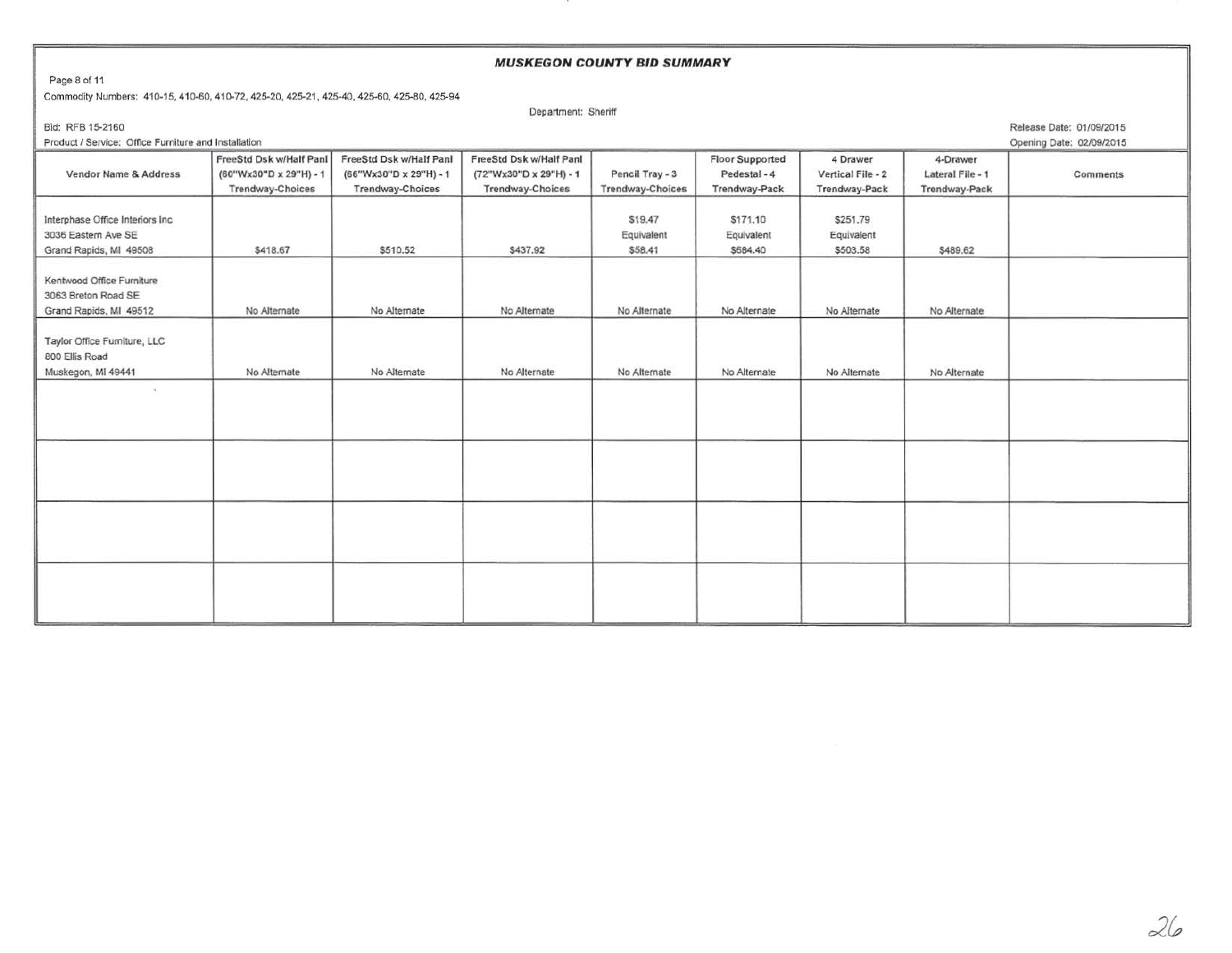#### **MUSKEGON COUNTY BID SUMMARY**

Page 9 of 11

Commodity Numbers: 410-15, 410·60, 410-72,425-20,425-21,425-40,425-60,425-80,425-94

Department: Sheriff

Product I Service: Office Furniture and Installation Opening Date: 02/09/2015

Bid: RFB 15-2160 Release Date: 01/09/2015

| <b>Vendor Name &amp; Address</b>                                                 | Office Chair w/Arms<br>SCT-20-4111-5<br>Haworth-Very Task | <b>Office Chair/Armless</b><br>$SCC-44-06-9$<br>Haworth-Very Conf | <b>Office Chair/Armless</b><br>SCT-20-0112-8<br>Haworth-Very Task | <b>Office Chair/Armless</b><br>SCT-20-0111-1<br>Haworth-Very Task | Comments |
|----------------------------------------------------------------------------------|-----------------------------------------------------------|-------------------------------------------------------------------|-------------------------------------------------------------------|-------------------------------------------------------------------|----------|
| Interphase Office Interiors Inc<br>3036 Eastern Ave SE<br>Grand Rapids, MI 49508 | \$389.15<br>Equivalent<br>\$1,945.75                      | \$186.06<br>Equivalent<br>\$1,674.54                              | \$332.90<br>Equivalent<br>\$2,663.20                              | \$332.90                                                          |          |
| Kentwood Office Furniture<br>3063 Breton Road SE<br>Grand Rapids, MI 49512       | No Bid                                                    | No Bid                                                            | No Bid                                                            | No Bid                                                            |          |
| Taylor Office Furniture, LLC<br>800 Ellis Road<br>Muskegon, MI 49441             | Alternate                                                 | Alternate                                                         | Alternate                                                         | Alternate                                                         |          |
|                                                                                  |                                                           |                                                                   |                                                                   |                                                                   |          |
|                                                                                  |                                                           |                                                                   |                                                                   |                                                                   |          |
|                                                                                  |                                                           |                                                                   |                                                                   |                                                                   |          |
|                                                                                  |                                                           |                                                                   |                                                                   |                                                                   |          |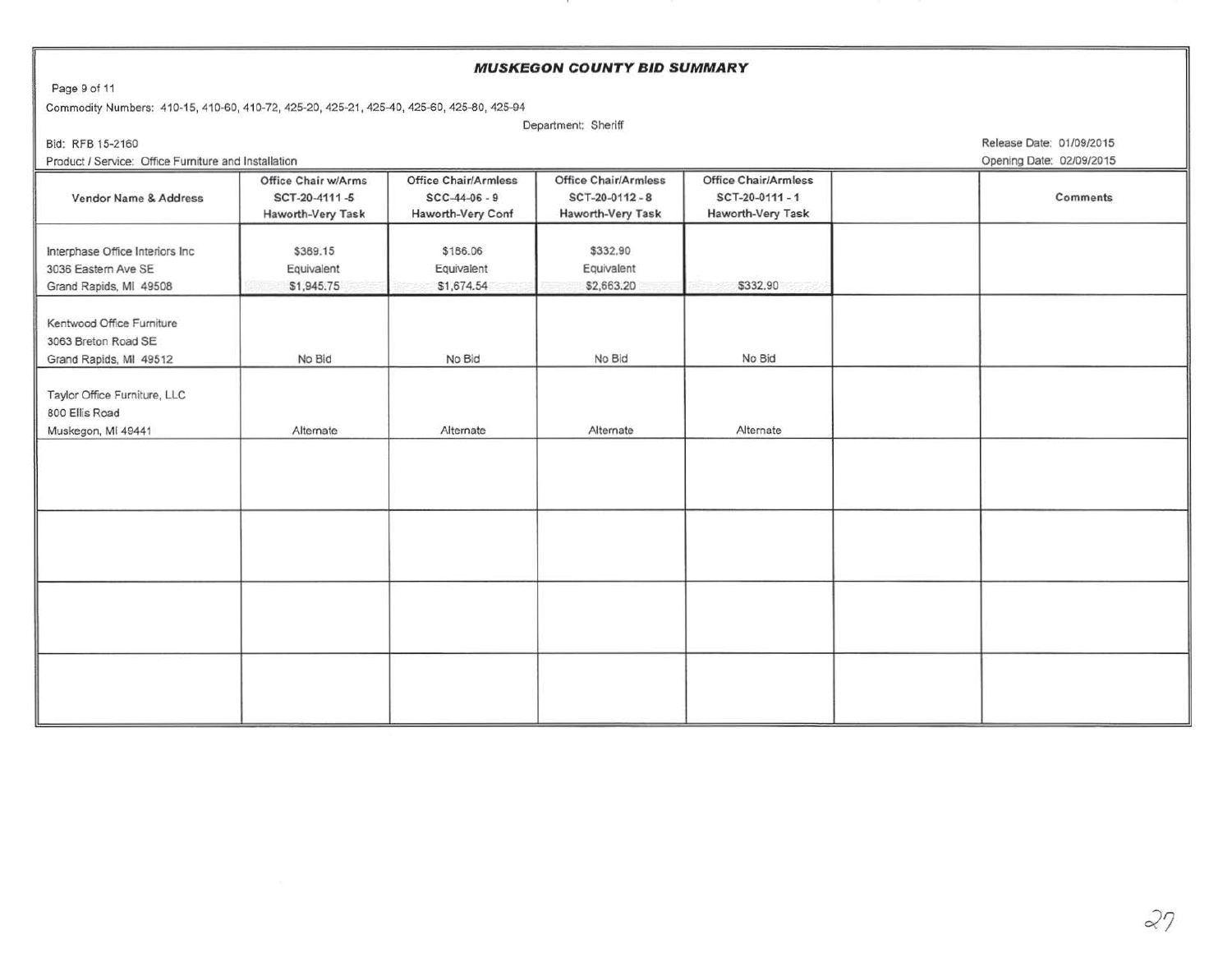### **MUSKEGON COUNTY BID SUMMARY**

Page 10 of 11

Commodity Numbers: 410-15, 410-60, 410-72, 425-20, 425-21, 425-40, 425-60, 425-80, 425-94

Department: Sheriff

Product I Service: Office Furniture and Installation Opening Date: 02/09/2015

Bid: RFB 15-2160 Release Date: 01/09/2015

|                                  |                     |                             |                      |                             |                              | $-$      |
|----------------------------------|---------------------|-----------------------------|----------------------|-----------------------------|------------------------------|----------|
|                                  | Office Chair w/Arms | <b>Office Chair/Armless</b> | Office Chair/Armless | <b>Office Chair/Armless</b> | <b>Visitor Chair/Armless</b> |          |
| Vendor Name & Address            | $SCT-20-4111-5$     | $SCC-44-06-9$               | SCT-20-0112-8        | SCT-20-0111-1               | TW300-1                      | Comments |
|                                  | Haworth-Very Task   | Haworth-Very Conf           | Haworth-Very Task    | Haworth-Very Task           | Trendway-Jet Stack           |          |
|                                  |                     |                             |                      |                             |                              |          |
| Interphase Office Interiors Inc. |                     |                             |                      |                             |                              |          |
| 3036 Eastern Ave SE              |                     |                             |                      |                             |                              |          |
| Grand Rapids, MI 49508           | No Alternate        | No Alternate                | No Alternate         | No Alternate                | \$77.65                      |          |
|                                  |                     |                             |                      |                             |                              |          |
| Kentwood Office Furniture        |                     |                             |                      |                             |                              |          |
| 3063 Breton Road SE              |                     |                             |                      |                             |                              |          |
| Grand Rapids, MI 49512           | No Alternate        | No Alternate                | No Alternate         | No Alternate                | No Alternate                 |          |
|                                  |                     |                             |                      |                             |                              |          |
| Taylor Office Furniture, LLC     | \$360.51            | \$131.75                    | \$336.78             |                             |                              |          |
| 800 Ellis Road                   | Equivalent          | Equivalent                  | Equivalent           |                             |                              |          |
| Muskegon, MI 49441               | \$1,802.55          | \$1,185.75                  | \$2,694.24           | \$327.83                    | No Alternate                 |          |
|                                  |                     |                             |                      |                             |                              |          |
|                                  |                     |                             |                      |                             |                              |          |
|                                  |                     |                             |                      |                             |                              |          |
|                                  |                     |                             |                      |                             |                              |          |
|                                  |                     |                             |                      |                             |                              |          |
|                                  |                     |                             |                      |                             |                              |          |
|                                  |                     |                             |                      |                             |                              |          |
|                                  |                     |                             |                      |                             |                              |          |
|                                  |                     |                             |                      |                             |                              |          |
|                                  |                     |                             |                      |                             |                              |          |
|                                  |                     |                             |                      |                             |                              |          |
|                                  |                     |                             |                      |                             |                              |          |
|                                  |                     |                             |                      |                             |                              |          |
|                                  |                     |                             |                      |                             |                              |          |
|                                  |                     |                             |                      |                             |                              |          |
|                                  |                     |                             |                      |                             |                              |          |